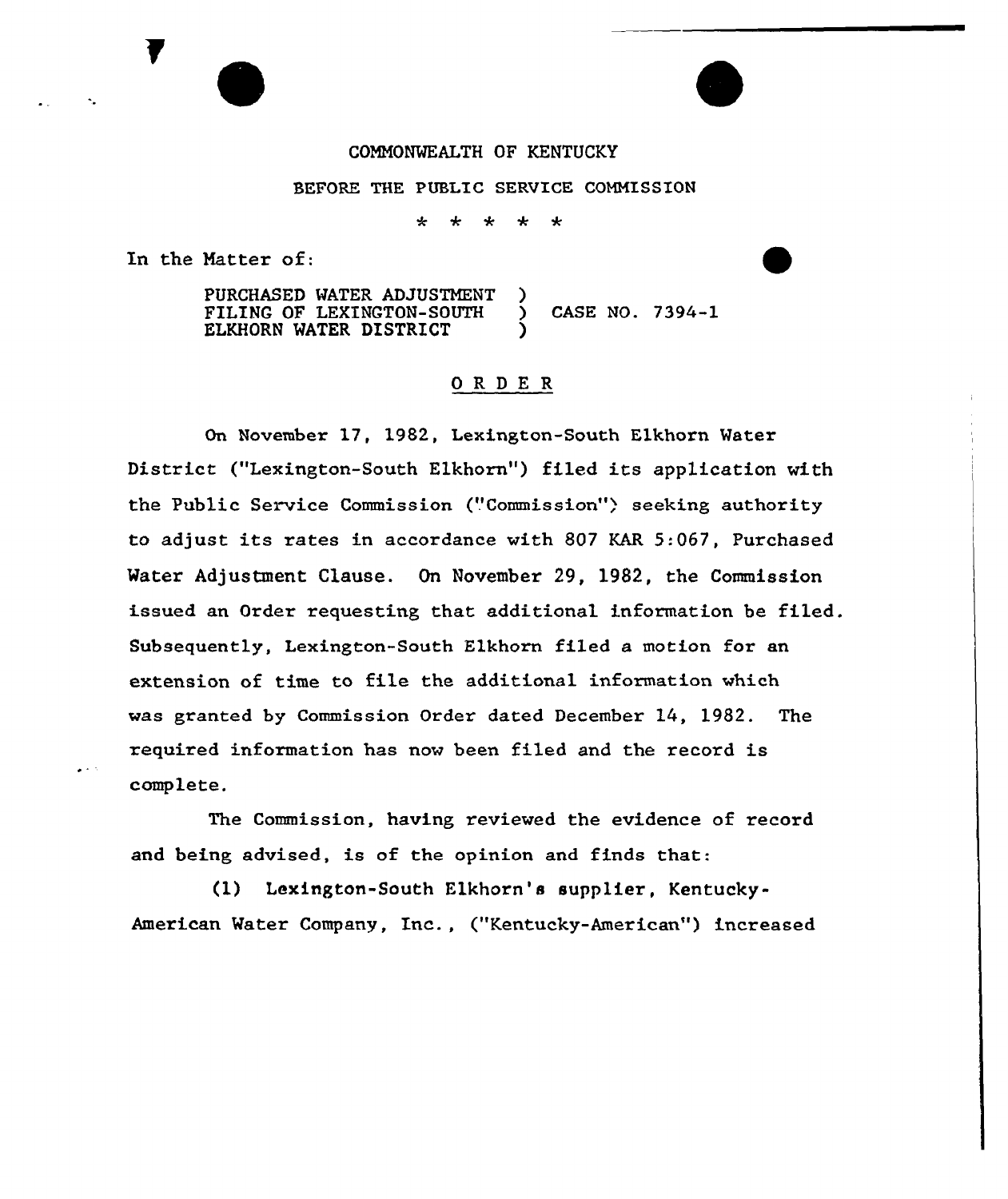

(2) Lexington~~outh Elkhorn notified its customers of the proposed increase by bill insert mailed January 20, 1983.

(3) The statement of water purchased and sold by Lexington-South Elkhorn for the 12-month period ending December 31, 1982, shows that its line loss is approximately <sup>25</sup> percent. Lexington-South Elkhorn adjusted its line loss to the maximum of 15 percent allowed by the Commission.

(4) Billing from Kentucky-American to Lexington-South Elkhorn is based on cubic feet. Billing from Lexington-South Elkhorn to its customers is based on gallons. The calculations made by Lexington-South Elkhorn to determine the change in purchased water costs are incorrect due to minor errors in converting the rates from a per cubic foot basis to a per gallon basis. The correc't total allowable increase in purchased water costs is  $$7,954.15$ , resulting in a purchased water adjustment of  $$.15$  per 1,000 gallons.

(5) The financial exhibits filed by Lexington-South Elkhorn indicate that it cannot absorb the increased cost of wholesale water.

(6) The purchased water adjustment in the amount of  $$.15$ per 1,000 gallons and the rates in Appendix A are fair, just and reasonable and should be approved.

IT IS THEREFORE ORDERED that the purchased water adjustment in the amount of  $$.15$  per 1,000 gallons and the rates in

 $-2-$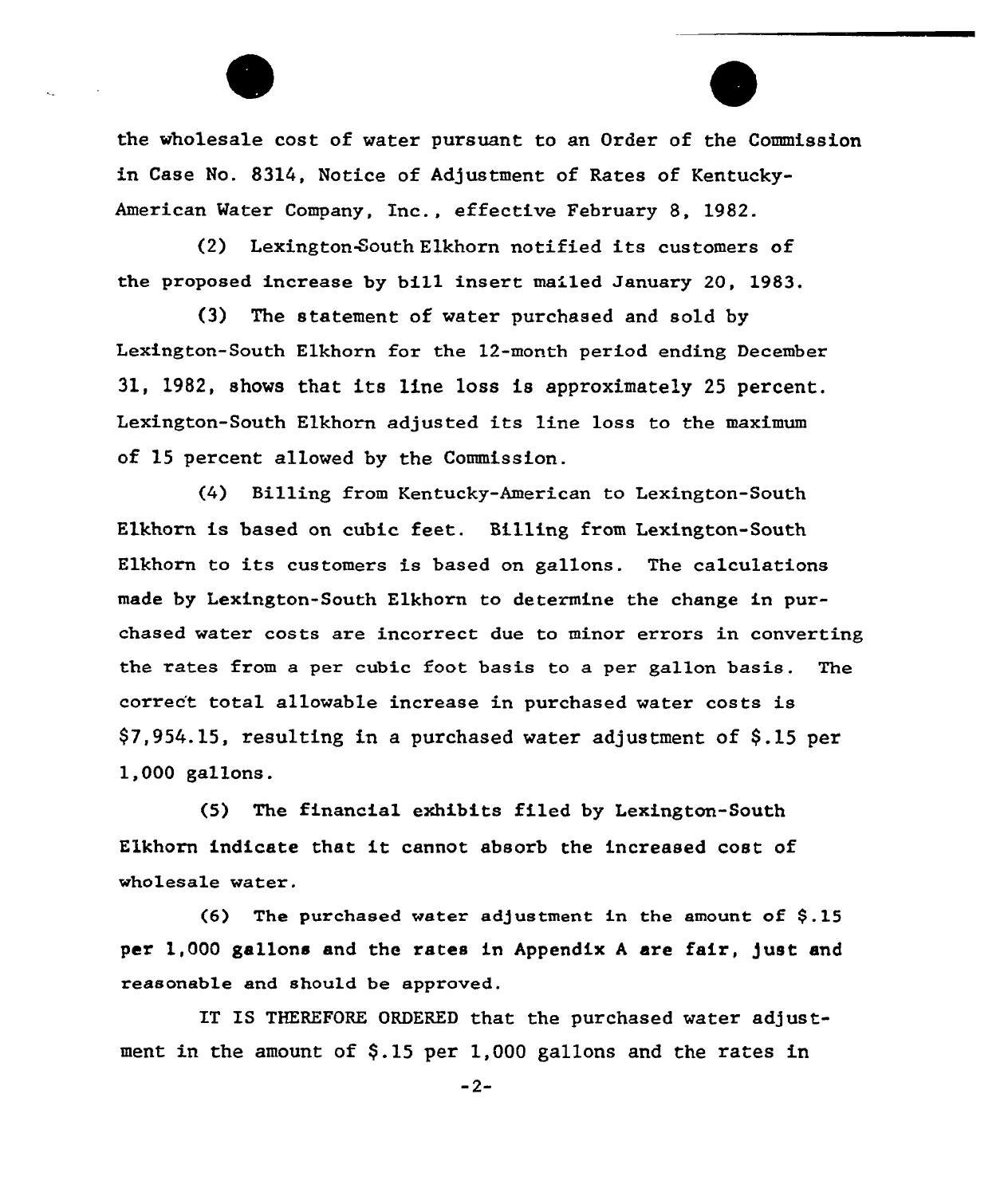

IT IS FURTHER ORDERED that for the purpose of future application of the purchased water adjustment clause of Lexington-South Elkhorn, the base rates for purchased water shall be:

| Supplier                                 | Usage Level                                                       | Rates                                                                                                            |  |
|------------------------------------------|-------------------------------------------------------------------|------------------------------------------------------------------------------------------------------------------|--|
| Kentucky-American<br>Water Company, Inc. | $30,000$ c.f.<br>Next<br>Next 300,000 c.f.<br>Over $335,000$ c.f. | First 5,000 c.f. \$1.18137 per 100 c.f.<br>$.85559$ per 100 c.f.<br>.49720 per $100$ c.f.<br>.32834 per 100 c.f. |  |

IT IS FURTHER ORDERED that within 30 days of the date of this Order, Lexington-South Elkhorn shall file with the Commission its revised tariff sheets setting out the rates approved herein.

Done at Frankfort, Kentucky, this 8th day of February, 1983.

PUBLIC SERVICE COMMISSION

 $\sqrt{$ Chairma

Vice Chairma

Commissioner

ATTEST:

**Secretary**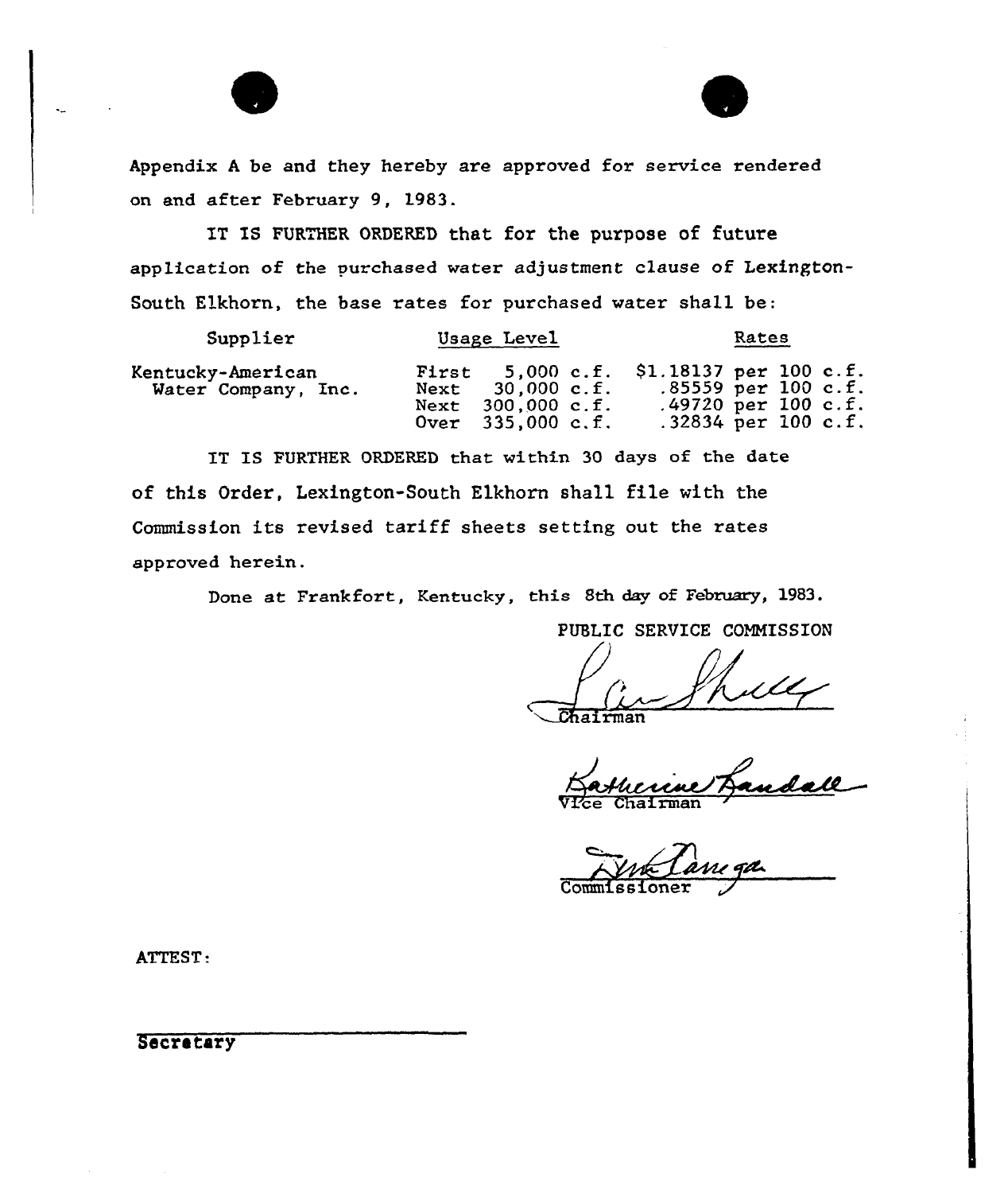## APPENDIX A

APPENDIX TO AN ORDER OF THE PUBLIC SERVICE<br>COMMISSION IN CASE NO. 7394-1 DATED Februar 8, 1983.

The following rates and charges are prescribed for the customers served by Lexington-South Elkhorn Mater District. All other rates and charges not specifically mentioned herein shall remain the same as those in effect under authority of the Commission prior to the effective date of this Order.

Gallonage Block for Each Meter Size

| Monthly Rates for Each |                 |  |
|------------------------|-----------------|--|
|                        | Gallonage Block |  |

5/8-inch <sup>X</sup> 3/4" Meter

First Next Next Next Next Over 24,000 gallon 2,000 gallon 2,000 gallon 2,000 gallon 10,000 gallon 8,000 gallons

3/4-inch Meter

First 6,000 gallon Next 10,000 Next 8,000 Over 24,000  $\frac{1}{2}$ gallon  $\frac{1}{2}$ gallon  $ga$ llon

1-inch Meter

|              | First 10,000 gallons             |
|--------------|----------------------------------|
| Next<br>Next | $6,000$ gallons<br>8,000 gallons |
| Over         | $24,000$ gallons                 |

| \$8.30 minimum |  |                            |
|----------------|--|----------------------------|
|                |  | 2.15 per 1,000 gallons     |
|                |  | 1.65 per 1,000 gallons     |
|                |  | $1.40$ per $1,000$ gallons |
|                |  | $1.25$ per $1,000$ gallons |
|                |  | 1.05 per 1,000 gallons     |

| \$15.90 minimum |  |                            |
|-----------------|--|----------------------------|
|                 |  | $1.40$ per $1,000$ gallons |
|                 |  | $1.25$ per $1,000$ gallons |
|                 |  | $1.05$ per $1,000$ gallons |

\$21.50 minimum 1.40 per 1,000 gallons 1.25 per 1,000 gallons 1.05 per 1,000 gallons